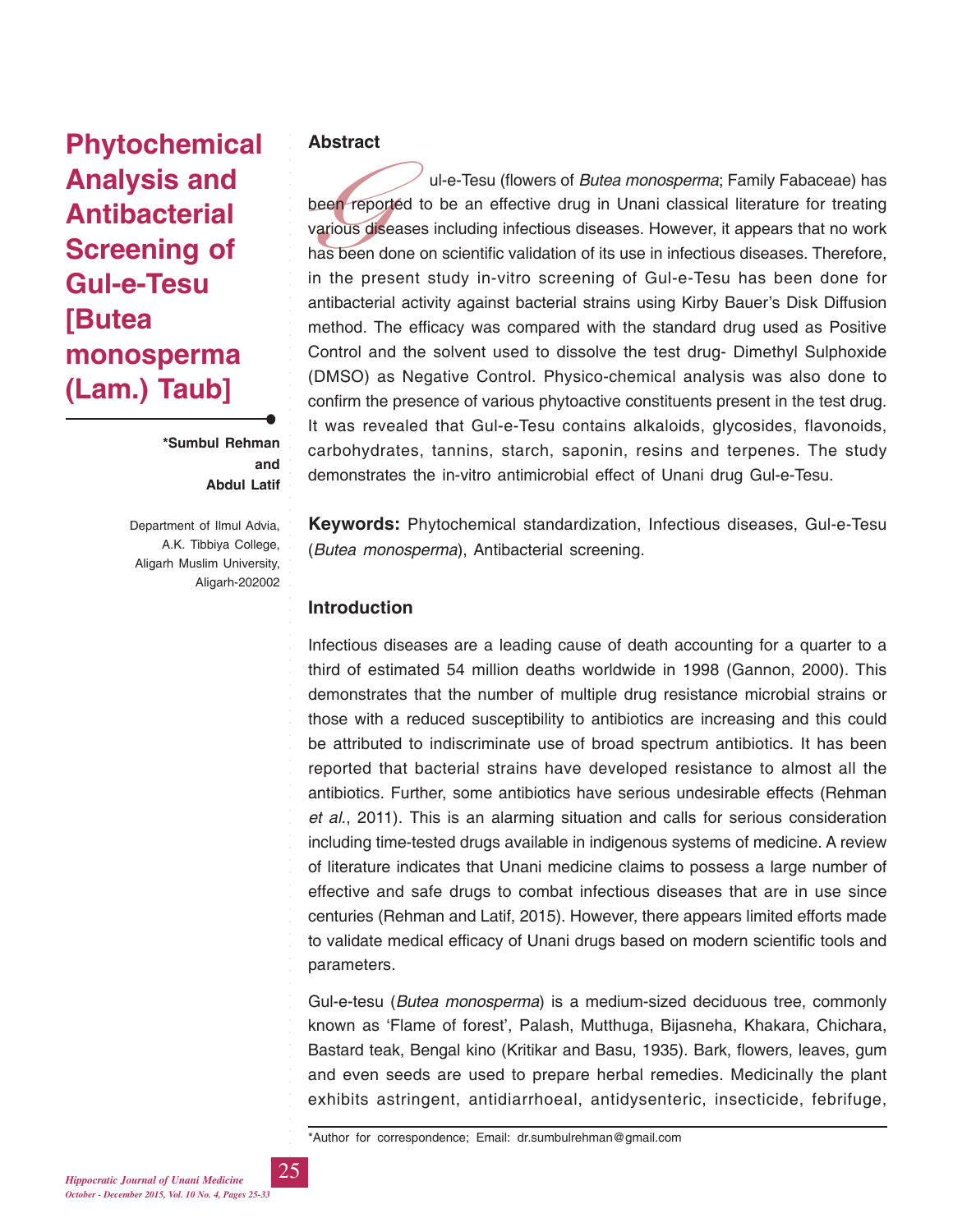aphrodisiac, purgative and anthelmintic properties (Sehrawat, 2006; Sindhia 2010; Pal and Bose, 2011; Panda *et al*., 2008 and Nadkarni, 2002). The flowers of *B. monosperma* are used in Unani medicine as anti-stress formulation, 'Jigrine' as rejuvinator (Soman *et al*., 2004). The drug Gul-e-Tesu has also been traditionally used in many infectious diseases as influenza, coryza, scabies, skin infectious diseases, wounds (Anonymous, 1988; Nadkarni, 2002; Bhattacharjee and Das, 2005; Chopra, 1958). Therefore, present study was aimed to scientifically validate the medical efficacy of this well-known Unani drug Gul-e-Tesu to combat infectious diseases and evaluate its anti-microbial potential. The study was undertaken between 2012 and 2013 at the department of Ilmul Advia, A.K. Tibbiya College, Aligarh Muslim University, Aligarh.

## **Material and Methods**

Plant Material: The herb was procured from the local market of Baradari in Aligarh city and was properly identified by the available literature (Fig.1)

| S.No. | <b>Chemical Constituents</b> | <b>Test Reagents</b>        | <b>Gul-e-Tesu</b> |
|-------|------------------------------|-----------------------------|-------------------|
| 1.    | <b>Alkaloids</b>             | Dragendorff's reagent       | $+$               |
|       |                              | Wagner's reagent            |                   |
|       | Mayer's reagent              |                             | $+$               |
| 2.    | Carbohydrates                | Molish Test                 | $+$               |
|       |                              | <b>Fehling Test</b>         | $+$               |
|       |                              | <b>Benedict Test</b>        | $+$               |
| 3.    | Flavonoids                   | Mg Ribbon and dil. Hcl      | $+$               |
| 4.    | Glycosides                   | NaOH Test                   | $+$               |
| 5.    | <b>Tannins/Phenols</b>       | <b>Ferric Chloride Test</b> | $+$               |
|       |                              | Liebermann's test           | $+$               |
|       |                              | Lead Acetate test           | $+$               |
| 6.    | Proteins                     | Xanthoproteic test          |                   |
|       |                              | <b>Biuret</b> test          | $+$               |
| 7.    | <b>Starch</b>                | <b>Iodine Test</b>          | $+$               |
| 8.    | Saponins                     | Frothing with $NafCO3$      | $+$               |
| 9.    | Steroids/Terpenes            | Salkowski Reaction          | $+$               |
| 10.   | <b>Resins</b>                | Acetic anhydride test       | $+$               |

**Table 1:** Qualitative Analysis of the Phytochemicals present in Gul-e-tesu

Indications: '–' Absence and '+' Presence of constituents

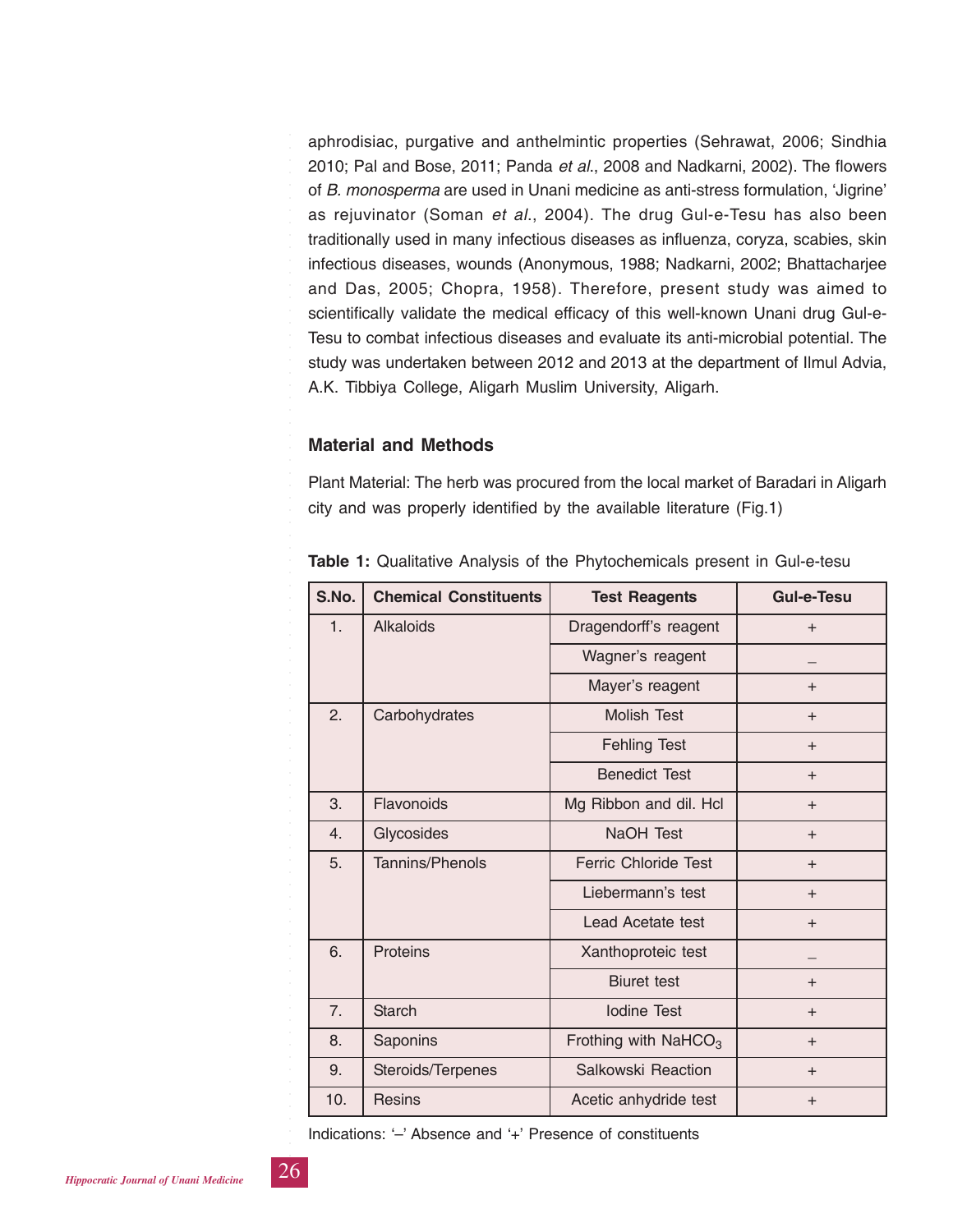

**Figure 1:** Gul-e-Tesu (*Butea monosperma*)

- (i) Preparation of Plant extracts: The test drug was dried at room temperature in a ventilated room, milled to fine powder and stored in a close air tight container in dark until use. Extraction was done according to the method described by Afaq *et al. (*1994) and Peach and Tracey (1955) with some minor modifications, keeping in mind that the thermo labile elements present in the drugs are destroyed when exposed to a higher temperature beyond  $55^0C$ , so the heat wherever was needed was kept as low as possible to prevent the loss of thermo-labile substances present in the drugs from destruction. Strict aseptic precautions were followed throughout the process.
- (ii) Aqueous extract:The coarse powdered drugs were extracted using soxhlet apparatus, by reflux method with double distilled water (DDW) as a solvent at  $50^0C$  for 6 hours or until the extracting return in the siphon was colorless. The extract obtained was subjected to dryness in the Lypholizer (Macro Scientific Works, New Delhi) under reduced pressure.
- (iii) Ethanolic extract:The coarse drug material was extracted with 95% ethanol as a solvent at  $50^{\circ}$ C for 6 hours and dried under reduced pressure in the Lypholizer.

The stock solutions for aqueous and ethanolic extract was prepared from the dried extract so obtained in the Dimethyl Sulphoxide (DMSO) as a solvent for use. The respective stock solutions so prepared were refrigerated till further use.

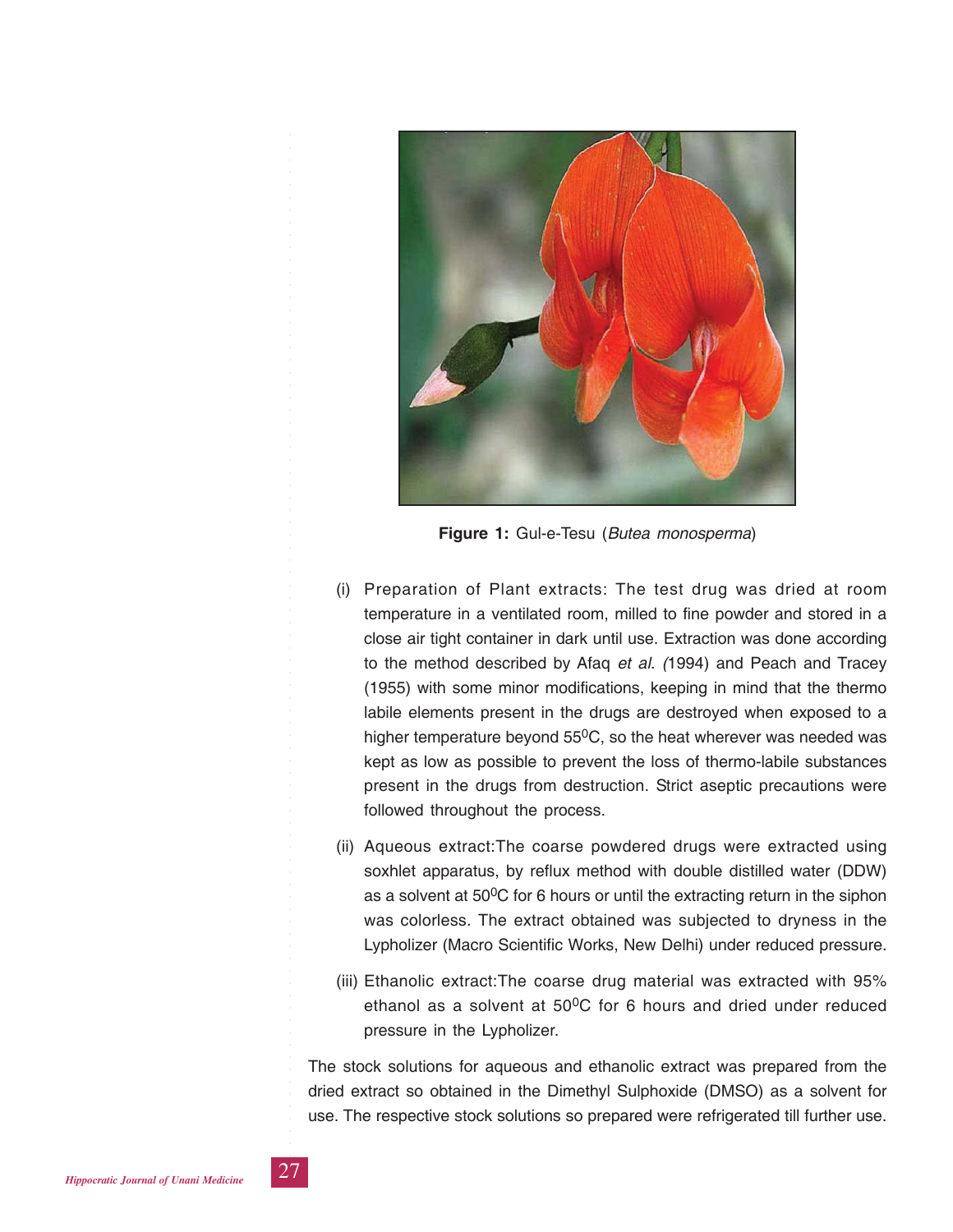## Phytochemical Analysis

Phytochemical studies were carried out to confirm the presence of chemical constituents in the drug sample (Bhattacharjee and Das, 2005; Afaq *et al.*, 1994).

## Antibacterial Susceptibility Testing

Antimicrobial susceptibility testing was done by Kirby Bauer's disk diffusion method (1996).

Bacterial strains used for the study are listed in table-2. The standard medium Mueller Hinton Agar, was poured to a depth of 4 mm in a 90 mm petridish (PW008, Himedia Labs Pvt. Ltd., Mumbai, India). The plate was inoculated by streaking the entire surface in three planes with a sterile cotton swab (PW041, Himedia Labs Pvt. Ltd., Mumbai, India) dipped into standardized inoculums, spreaded evenly with the help of L-Spreader (PW1085, Himedia Labs Pvt. Ltd., Mumbai, India). The bacterial inoculum was prepared from an 18 hour broth culture of the microbe to be tested and was standardized with sterile physiologic saline to contain 10<sup>6</sup> cfu/ml. Standardized commercial paper disk containing amounts of the antimicrobial agents to be tested were placed on the surface of the agar. The plate was incubated in an inverted position at 370C for 18 hours. The diameter of zone of inhibition produced by the drug was measured (Kingsbury and Wagner, 1990).

A total volume of 40 μl of test drugs from concentrations viz. 40.0 μg/ml was used and compared with the standard drug Ciprofloxacin (30μg) for Gram positive

| S.No. | <b>Bacterial Strains</b>   | <b>Type</b>          |  |
|-------|----------------------------|----------------------|--|
| 1.    | Streptococcus mutans       | Gram Positive        |  |
| 2.    | Staphylococcus epidermidis | 66                   |  |
| 3.    | Streptococcus pyrogenes    | 66                   |  |
| 4.    | <b>Bacillus cereus</b>     | 66                   |  |
| 5.    | Staphylococcus aureus      | 66                   |  |
| 6.    | Corynebacteriumxerosis     | 66                   |  |
| 7.    | Escherichia coli           | <b>Gram Negative</b> |  |
| 8.    | Proteus vulgaris           | 66                   |  |
| 9.    | Pseudomonas aeruginosa     | $\mathbf{G}$         |  |
| 10.   | Klebseilla pneuomoniae     | 66                   |  |

**Table 2:** Microbial Strains Used

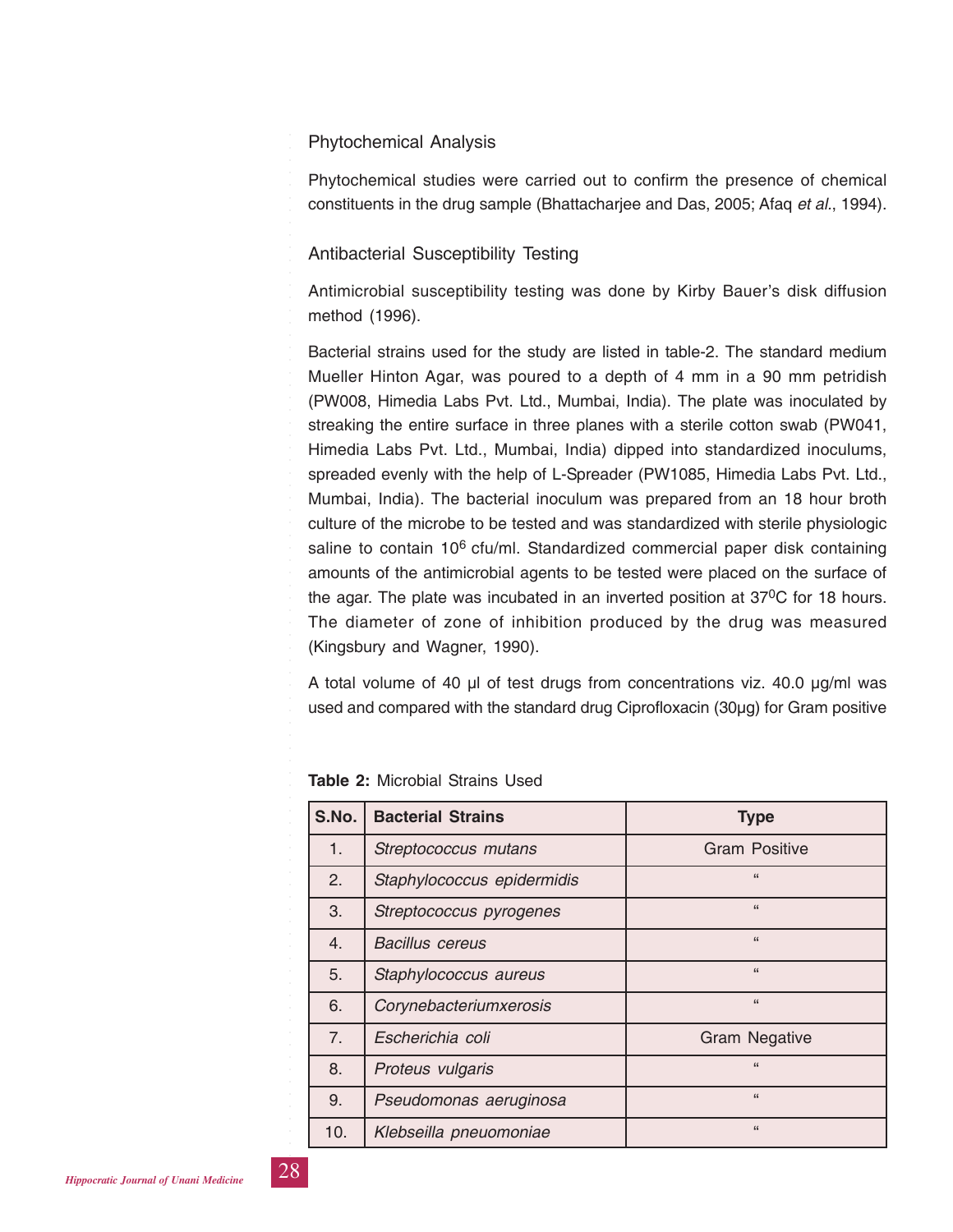| S.<br>No.        | <b>Test strains</b> | Zone of Inhibition (in mm) expressed as<br>Mean ± S.E.M (S.D)Probability of error |                             |                                        |
|------------------|---------------------|-----------------------------------------------------------------------------------|-----------------------------|----------------------------------------|
|                  |                     | Drug Extract<br>$(\mu g/ml)$                                                      | Control<br>(DMSO- 50µl)     | Standard<br>(Ciprofloxacin<br>$30\mug$ |
| 1.               | S.mutans            | 16.0±0.54(1.22)***<br>(S)                                                         | $6.6 \pm 0.24(0.54)$<br>(R) | $21.2 \pm 0.37(0.83)$<br>(S)           |
| 2.               | S.epidermidis       | 18.0±0.89(2.00)*<br>(S)                                                           | $6.4 \pm 0.24(0.54)$<br>(R) | 21.6±0.24(0.54)<br>(S)                 |
| 3.               | S.pyrogenes         | 7.8±0.37(0.83)***<br>(S)                                                          | $6.4 \pm 0.24(0.54)$<br>(R) | $21.2 \pm 0.37(0.83)$<br>(S)           |
| $\overline{4}$ . | <b>B</b> .cereus    | $18.8 \pm 0.58(1.30)^{*}$<br>(S)                                                  | $6.6 \pm 0.24(0.54)$<br>(R) | $21.4 \pm 0.24(0.54)$<br>(S)           |
| 5.               | S.aureus            | 16.2±1.20(2.68)***<br>(S)                                                         | $6.6 \pm 0.24(0.54)$<br>(R) | 26.8±0.20(0.44)<br>(S)                 |
| 6.               | C.xerosis           | $6.6 \pm 0.24(0.54)$<br>(R)                                                       | $6.6 \pm 0.24(0.54)$<br>(R) | $21.2 \pm 0.37(0.83)$<br>(S)           |

**Table 2 (a):** Antibacterial activity Gul-e-Tesu against Gram Positive bacterial strains

**Table 2 (b):** Antibacterial activity of Gul-e-Tesu against Gram Negative bacterial strains

| S.<br>No. | <b>Test strains</b> | Zone of Inhibition (in mm) expressed as<br>Mean $\pm$ S.E.M (S.D) <sup>Probability of error</sup> |                             |                                     |  |
|-----------|---------------------|---------------------------------------------------------------------------------------------------|-----------------------------|-------------------------------------|--|
|           |                     | Drug Extract<br>$(\mu g/ml)$                                                                      | Control<br>(DMSO- 50µl)     | Standard<br>(Gentamicin<br>$30\mug$ |  |
| 1.        | E.coli              | $9.2 \pm 0.96(2.16)^*$<br>(S)                                                                     | $6.4 \pm 0.24(0.54)$<br>(R) | 14.8±0.20(0.44)<br>(S)              |  |
| 2.        | P. vulgaris         | $9.4 \pm 0.67(1.51)^{*}$<br>(S)                                                                   | $6.4 \pm 0.24(0.54)$<br>(R) | $14.0 \pm 0.54(1.22)$<br>(S)        |  |
| 3.        | P.aeruginosa        | $13.8 \pm 1.31(2.95)^{*}$<br>(S)                                                                  | $6.4 \pm 0.24(0.54)$<br>(R) | 14.8±0.20(0.44)<br>(S)              |  |
| 4.        | K.pneuomoniae       | 16.6±0.24(0.54)***<br>(S)                                                                         | $6.4 \pm 0.24(0.54)$<br>(R) | 14.8±0.20(0.44)<br>(S)              |  |

*Hippocratic Journal of Unani Medicine* 29

○○○○○○○○○○○○○○○○○○○○○○○○○

(S) – Sensitive (R) – Resistant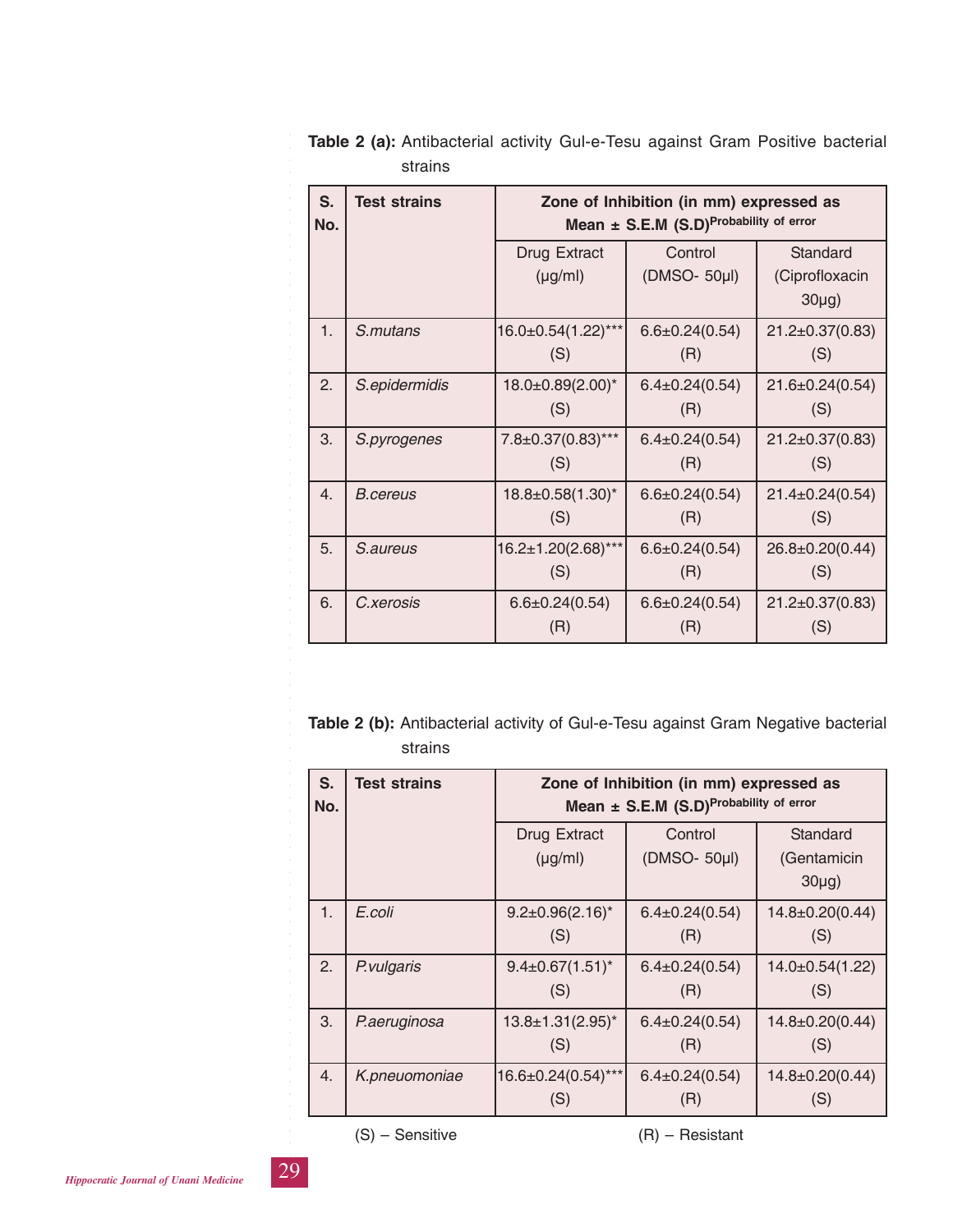

**Figure 2(a):** Antibacterial activity of Gul-e-Tesu against Gram positive bacterial strains





and Gentamicin (30 μg) for Gram Negative bacteria and Plane control i.e. DMSO (Dimethyl Sulphoxide).

Statistical Analysis: One way ANOVA and the post test named Bonferroni: Selected pairs of column with multiple comparison was performed with p-value  $< 0.05.$ 

## **Results and Discussion**

The phytochemical analysis of the chemical constituents present in the drugs revealed that it contains alkaloids, phenol, resins, saponins, sugars and tannins. These chemical compounds may be responsible for the therapeutic efficiency of that drug. As can be realized from the fact that alkaloids possess antimicrobial and anti-inflammatory activity, this effect has been confirmed by us in our invitro study of antimicrobial screening.

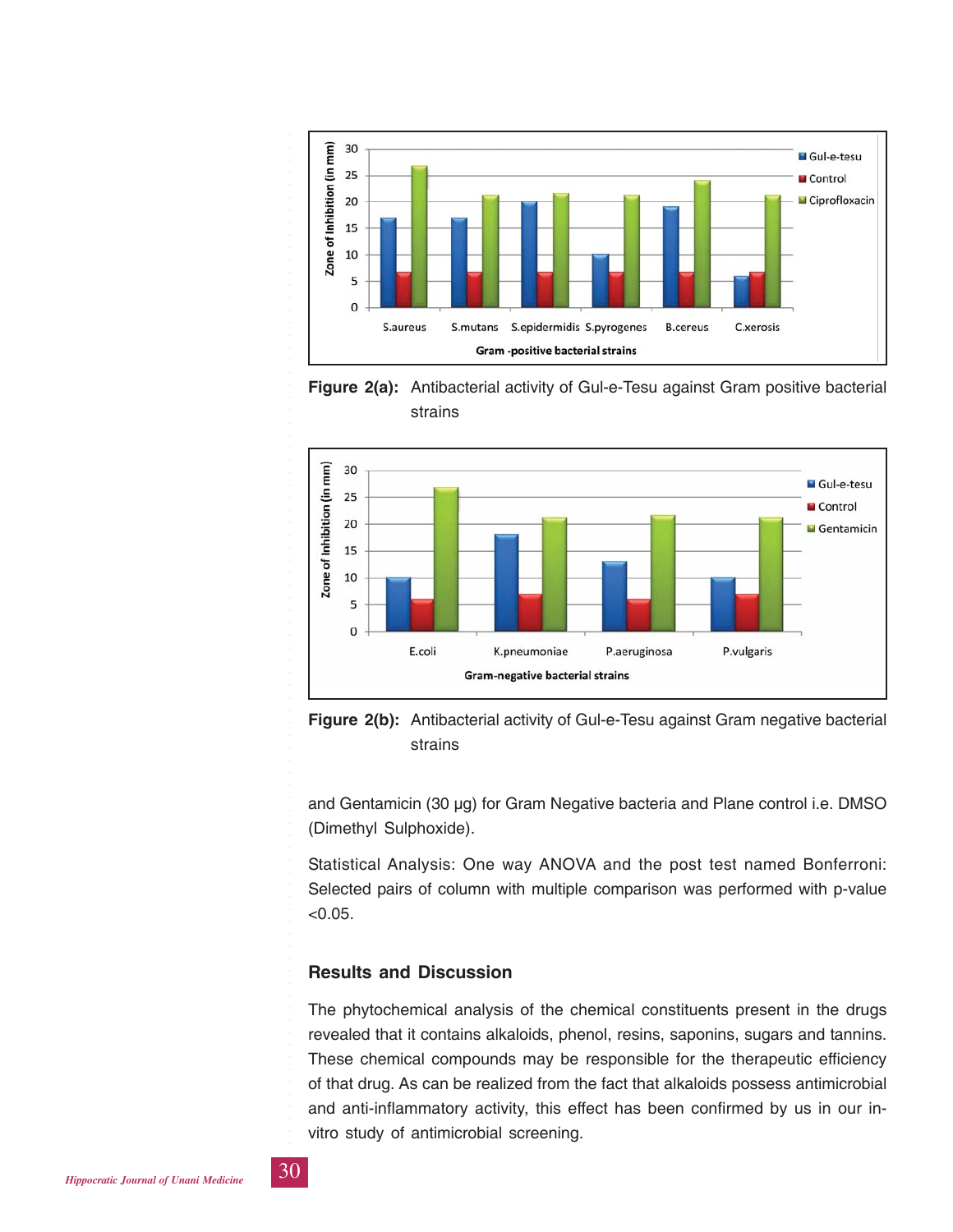There was an increased inhibitory activity against most of the strains. Among Gram positive strains *B.cereus* (18.8±0.58)>*S.epidermidis* (18.0±0.89)>*S.aureus* (16.2±1.20) >*S.mutans* (16.0±0.54)>*S.pyrogenes* (7.8±0.37) while it was completely resistant to *C.xerosis* ATCC 373 at all concentration. For Gram negative strain used it showed sensitivity to all strains and there was equal inhibitory activity in the order of *K.pneuomoniae* (16.6±0.24) >*P.aeruginosa* (13.8±1.31)>*P.vulgaris* (9.4±0.67)>*E.coli* (9.2±0.96). All showed a significant inhibition as compared to Gentamicin (ZOI- 14.0-14.8 mm).

This study also confirms the presence of saponin by qualitative test, as they are generally considered as the soapy substances that are general cleansers, having antiseptic properties (Hirat and Suga, 1983). Sterols either decrease the activity of *S. aureus, E. coli, P. vulgaris* and *Pseudomonas pyocyanea* or have no effect in case of *Klebseilla* and *S. dysentrica* (Anuradha and Goyal, 1995) Flavonoids along with other biological activities have also been reported to possess significant anti-bacterial activity. Presence of flavonoid in the test drug and the subsequent anti-microbial activity confirms the findings reported by other authors in respect of flavonoids (Cushnie and Lamb, 2005).These are few evidences in support of the therapeutic activity of the Unani drugs. Most of these findings were found to be helpful in showing its biological activity.

In an effort to validate the antibacterial efficacy of selected test drug all ethnopharmacological knowledge was found to be in favor of our selection of the drug as per the guidelines (Cos *et al*., 2006). The study demonstrated that the test drug possesses significant anti-microbial activity against a number of gram +ve and gram –ve bacteria. Thus, the study revealed the use of Gule-e-Tesu by Unani physicians in the management of various infective diseases.

#### **Acknowledgements**

Authors are thankful to DRS-I (SAP-II), UGC, Department of Ilmul Advia, Ajmal Khan Tibbiya College Hospital, Aligarh Muslim University, Aligarh, for providing financial assistance for this study.

#### **References**

Afaq, S.H., Tajuddin., Siddiqui, M.M.H., 1994. Standardization of Herbal Drugs. AMU Publication Division, Aligarh Muslim University Press, Aligarh.

- Anonymous, 1988. The Wealth of India-Raw Materials. PID, CSIR, New Delhi. pp. 341-346.
- Anuradha, V. and Goyal M.M. 1995. Phytochemical study on the leaves of *Alstonia scholaris* and their effects on pathogenic organisms. *Ancient Science of Life* 15 (1): 30-34.

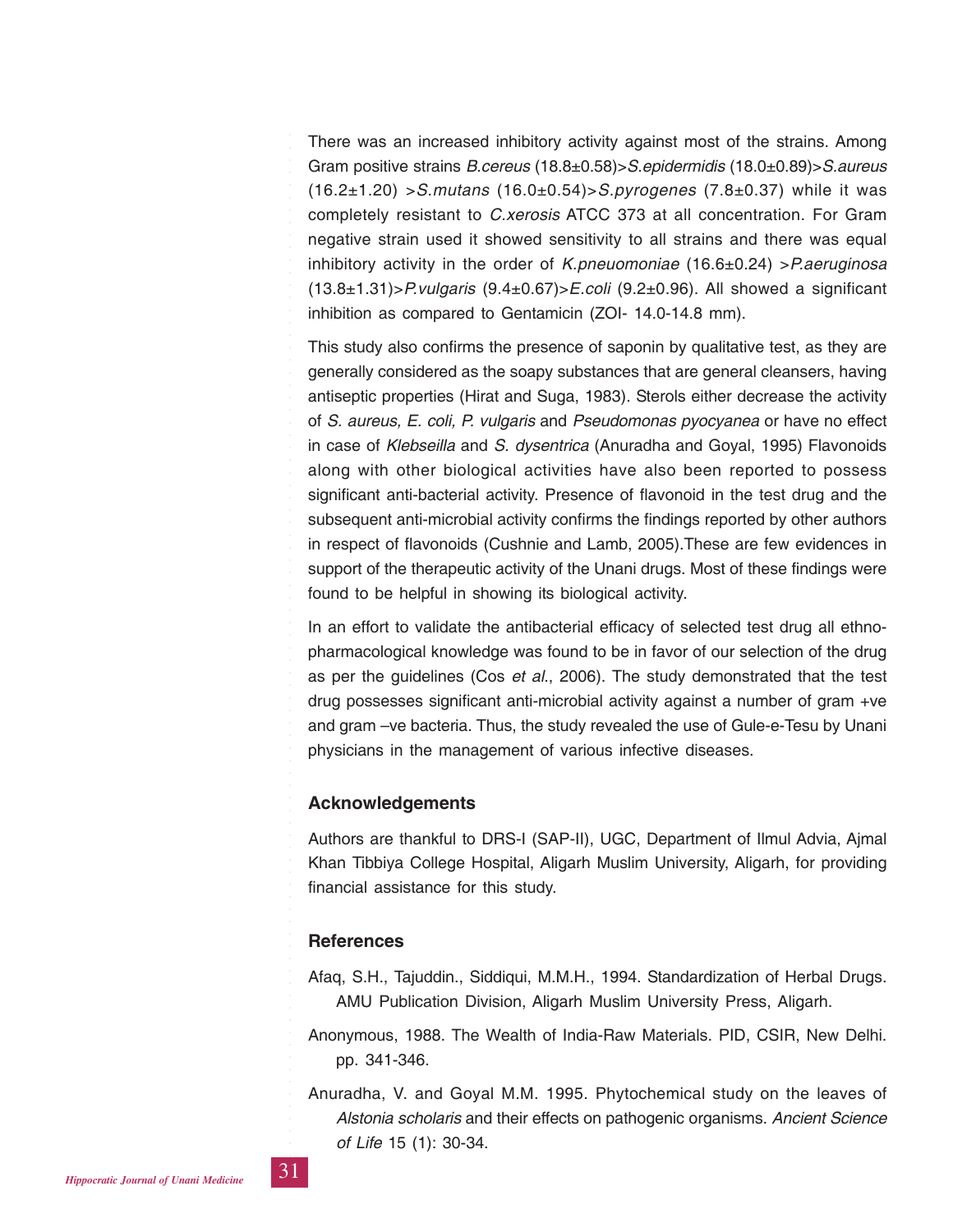- Barry, L.A., Craig, A.W., Nadler, H., Reller, B.L., Sanders, C.C. and Swensor, J.M., 1999. Methods for determining bacteriacidal activity of antimicrobial agents. Approved Guidelines. Clinical and Laboratory Standard Institute (CLSI), September, Vol. 19 (18): M26-A:1-19.
- Bauer, K., Sherris and Turck. 1996. Performance standards for antimicrobial disk Susceptibility tests. CLSI (formerly NCCLS). *Am. J. Cl. Path.*45: 493.
- Bhattacherjee, S.K. and Das, L.C., 2005. Medicinal Herbs and Flowers. Aavishkar Publications, Jaipur.
- Chopra, R.N., Chopra, J.C., Handa, K.L. and Kapur,L.D., 1958. Indigenous drugs of India. CSIR, New Delhi.
- Cos, P., Vlietinck, A.J., Berghe, D.V. and Maes, L., 2006. Anti-infective potential of natural products: How to develop a stronger in vitro 'proof of concept". *Journal of Ethnopharmacology* 106: 290-302.
- Cushnie, T.P. and Lamb, A.J., 2005. Antimicrobial activity of flavonoids. *Int J Antimicrob Agents*. 26 (5): 343-56.
- Gannon, J.C., 2000. The Global Infectious Disease Threat and Its Implications for the United States. NIE, 99,17D.
- Hirat, T. and Suga, T., 1983. The efficiency of aloe plants, chemical constituents and biological activities. *Cosmetics and Toiletries.* 98: 105-108.
- Kingsbury, D.T. and Wagner G.E., 1990. Microbiology, 2<sup>nd</sup> edition. Harwal Publishers (U.S.A). pp. 29-42.
- Kirtikar, K.R. and Basu, B.D. 1935. Indian Medicinal Plants, Edn 2. Lalit Mohan Basu Allahabad. Vol-I. pp. 785- 788.
- Nadkarni, K.M., 2002. Indian Materia Medica. Bombay Prakashan Pvt. Ltd., Vol-I. pp. 223- 225.
- Pal, P and Bose, S. 2011. Phytopharmacological and Phytochemical Review of *Butea monosperma*. *International Journal of Research in Pharmaceutical and Biomedical Sciences* 2 (3): 1374-1388.
- Panda, S., Jafri, M., Kar, A. and Meheta, B.K., 2008. Thyroid inhibitory, antiperoxidative and hypoglycemic effects of stigmasterol isolated from *Butea monosperma*. *Fitoterapia* 80:123–126
- Peach, K. and Tracey, M.V., 1955. Modern methods of Plant analysis. Springer-Verlag (Berlin-Guttingen-Heidelberg) pp. 626-627.
- Rehman, S. and Latif, A. 2015. Antibacterial Screening of Karanjwa Seeds (*Caesalpinia bonducella* Roxb.): An effective Unani Medicine for Infectious diseases. *Hippocratic Journal of Unani Medicine* 10 (2): 101-109.